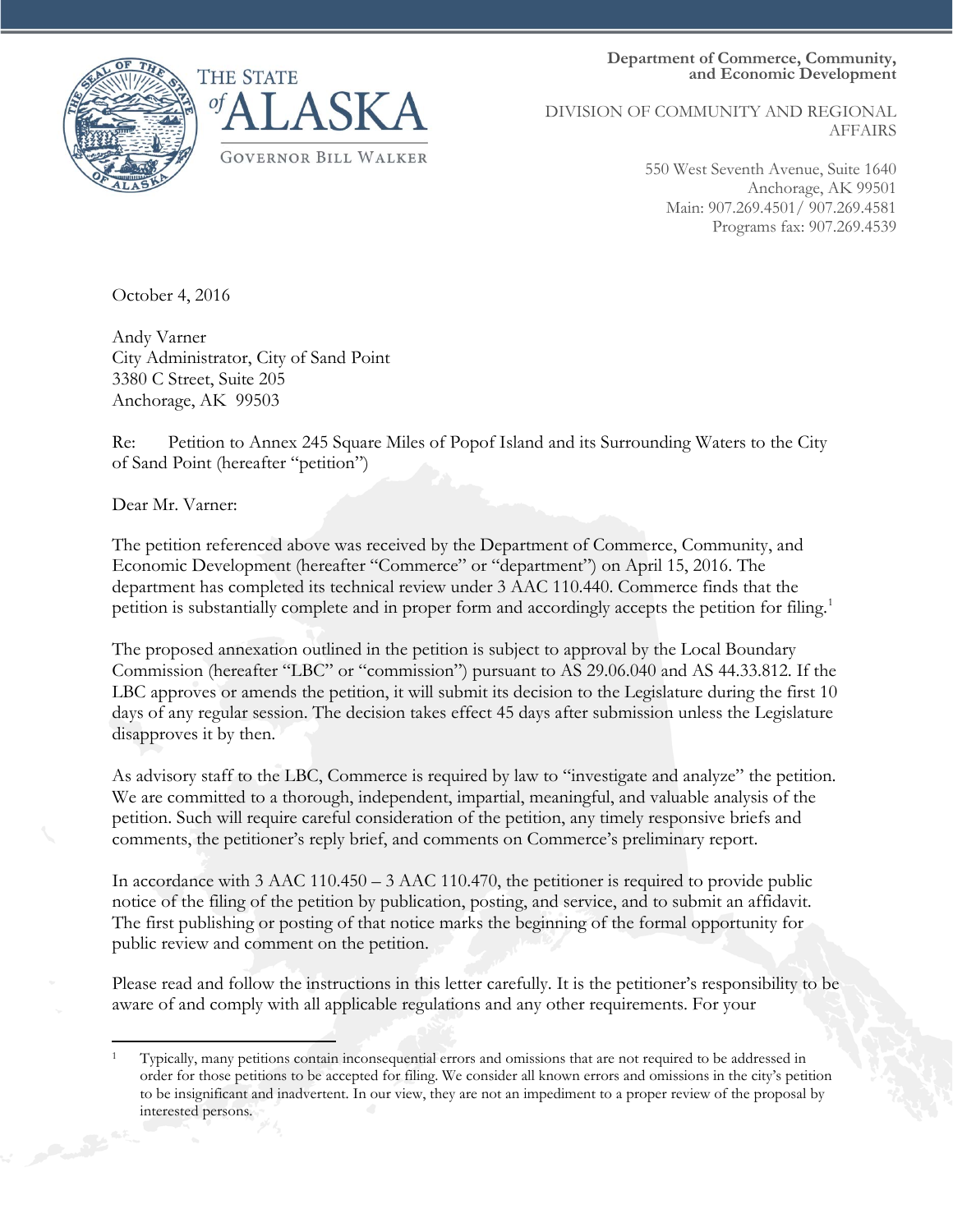Mr. Andy Varner Page 2 of 4 October 4, 2016

convenience, we have enclosed a checklist summarizing the requirements. We will be glad to assist you with any questions that you might have. The following requirements must be met:

## Publication of Notice of Filing**.**

In accordance with 3 AAC 110.450(a)(1), you are required to publish public notice of the petition in a display ad format of no less than six inches long by two columns wide at least once each week for three consecutive weeks in one or more newspapers of general circulation designated by Commerce. The department has specified the notice's wording per 3 AAC 110.450(b). Commerce designates the *Alaska Dispatch News* ("*ADN*") as the newspaper for publication of the notice of the filing of the petition. To facilitate the required publication, we have arranged on your behalf for the notice to be printed in the *ADN* as follows:

| Newspaper | <b>Publication Dates</b>    |
|-----------|-----------------------------|
| ADN       | Wednesday, October 5, 2016  |
|           | Wednesday, October 12, 2016 |
|           | Wednesday, October 19, 2016 |

Commerce also requires the petitioner to publish the notice in the regional borough newsletter *In the Loop* one time as another means designed to reach the public. To facilitate the required publication, we will arrange on your behalf for the notice to be published once in *In the Loop* on Friday, October 28, 2016. Listed below are other ways designed to provide notice to the public.

### Posting of Notice.

In accordance with 3 AAC 110.450(a)(2), the petitioner must post notice of the filing of the petition in at least three prominent locations readily accessible to the public and within or near the boundaries proposed for change, and in other locations designated by Commerce. The notice is enclosed. The petitioner must post the notice within 45 days (by November 18, 2016) of receiving this acceptance letter. The letter will be sent (by U.S. mail and by email) to and received by the petitioner on October 4, 2016. We appreciate your efforts in posting the notice as soon as possible.

Under 3 AAC 110.450(a)(3), please ensure that the notice remains posted at the required locations until December 7, 2016, the deadline to file responsive briefs. Commerce will arrange for the notice to be published on the state's public notice website

[\(https://aws.state.ak.us/OnlinePublicNotices/default.aspx\)](https://aws.state.ak.us/OnlinePublicNotices/default.aspx) and on the LBC website.

Commerce designates the following eight locations:

- 1. Sand Point City Hall, 249 Main St., Sand Point AK 99661
- 2. Sand Point Library, 269 Red Cove Road, Sand Point AK 99661
- 3. Sand Point Post Office, 9998 Main St., Sand Point, AK 99661
- 4. Sand Point Boat Harbor House, 1 Main St., Sand Point AK 99661
- 5. AC Store, 100 Main St., Sand Point, AK 99661
- 6. City of Sand Point website, [http://www.sandpointak.com](http://www.sandpointak.com/)
- 7. Aleutians East Borough Sand Point office, 100 Mossberry Lane, Sand Point, AK 99611
- 8. Aleutians East Borough Anchorage office, 3380 C St., Suite 205, Anchorage, AK 99503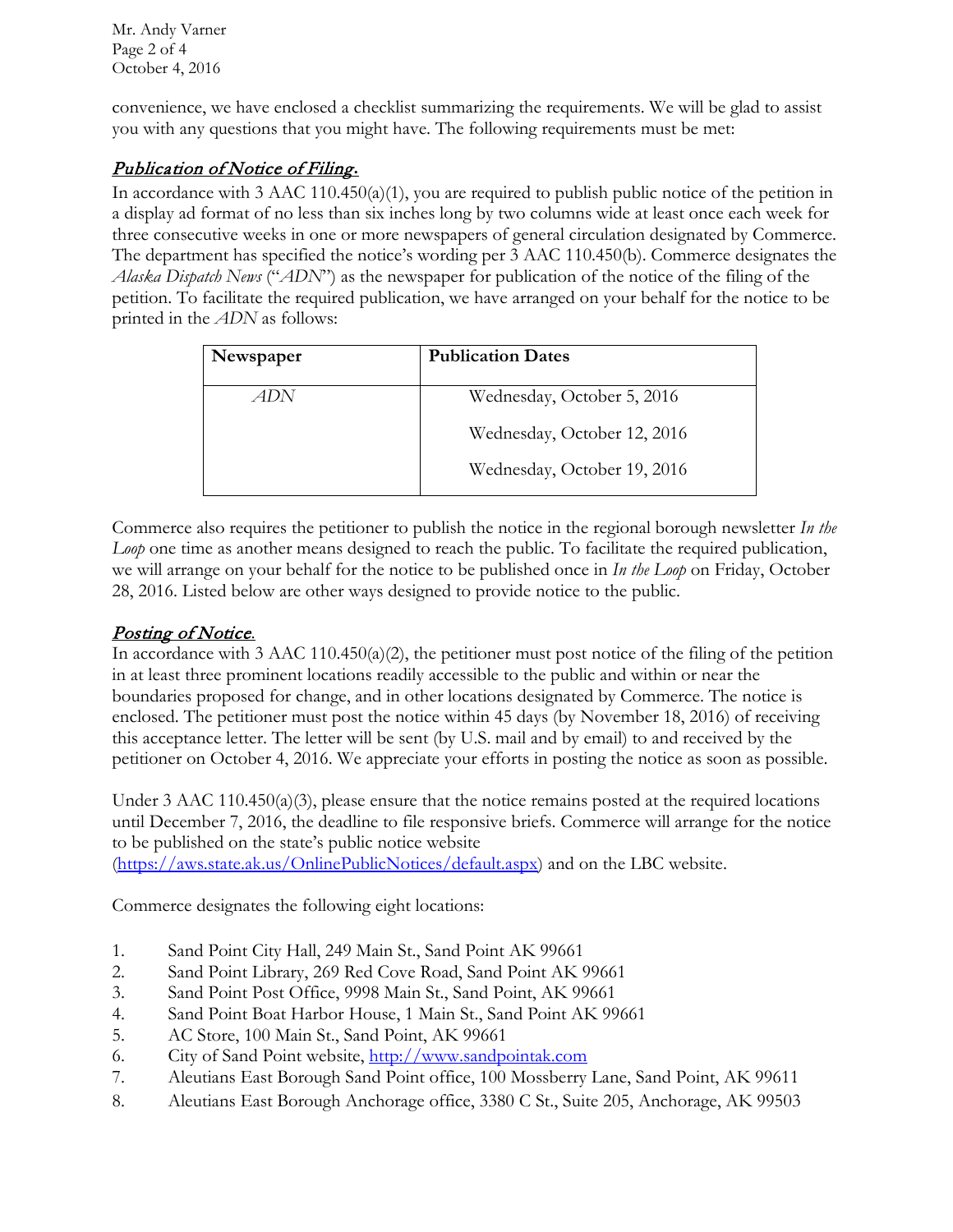Mr. Andy Varner Page 3 of 4 October 4, 2016

### Delivering the Notice to Specific Individuals and Organizations.

Under 3 AAC 110.450(a)(4), you must hand deliver or mail, postage prepaid, the public notice of the filing of the petition, correctly addressed to all municipalities within 20 miles of the boundaries proposed for change, and to any other persons designated by the department. The petitioner must deliver the notice within 45 days (by November 18, 2016) of receiving this acceptance letter, although it is best to deliver the notice to the required recipients at your earliest opportunity. The petition identifies the following entities:

- Shumagin Corporation, P.O. Box 189 Sand Point, AK 99661
- Unga Corporation, P.O. Box 130, Sand Point, AK 99661
- Aleut Corporation, 4000 Old Seward Highway, #300, Anchorage AK 99503

Additionally, Commerce designates the Aleutians East Borough (hereafter "AEB") offices in Sand Point and Anchorage as entities to which the petitioner must send the notice. Commerce will provide the notice to appropriate state officials, including the LBC members. It will also send the notice to those individuals and organizations that have subscribed to the LBC email list server.

#### Request for Public Service Announcement**.**

3 AAC 110.450(a)(5) requires the petitioner to submit a request for a public service announcement (PSA) of the filing of the petition to at least one radio or television station serving within the boundaries of the proposed change, and request that it be announced for the following 14 days. The petition lists KSDP Public Radio as the radio station that meets that requirement. 3 AAC 110.450(c) provides that the department shall specify the text of the PSA. A PSA is enclosed that meets those requirements. The petitioner must submit the PSA within 45 days (by November 18, 2016) of receiving this acceptance letter, although it is best to so at your earliest opportunity.

#### Service of Petition.

In accordance with 3 AAC 110.460(a), a complete copy of the petition must be hand-delivered or mailed postage prepaid on every municipality within 20 miles of the boundaries proposed for change, and to other interested persons designated by the department. The petition indicates that there are no municipalities with 20 miles, but because Sand Point is within the AEB, Commerce directs the petitioner to deliver a petition to the AEB offices in Sand Point and Anchorage. The petitioner must deliver the petition within 25 days (by October 31, 2016) of receiving this acceptance letter, although it is best to do so at your earliest opportunity. The copy and exhibits used for service must conform to the original petition in size, color, and other distinguishing characteristics.

### Public Review of Petition Documents.

Per 3 AAC 110.460(b), starting on the first date of publication (October 5, 2016) through the last date on which the petition may be subject to action by the commission (including through the last date of LBC proceedings ordered by a court), a full set of petition documents must remain available for public review at a central and convenient location during normal working hours. Materials yet to be filed in this proceeding (e.g., responsive briefs, comments, reply brief, Commerce reports, and public notices) are considered "petition documents." The petitioner must add them in a timely manner to the materials available for public review at the sites listed below. Commerce suggests that the petitioner also include a copy of the laws establishing standards for city annexation. The petitioner shall accommodate specific requests for public review of the petition documents at